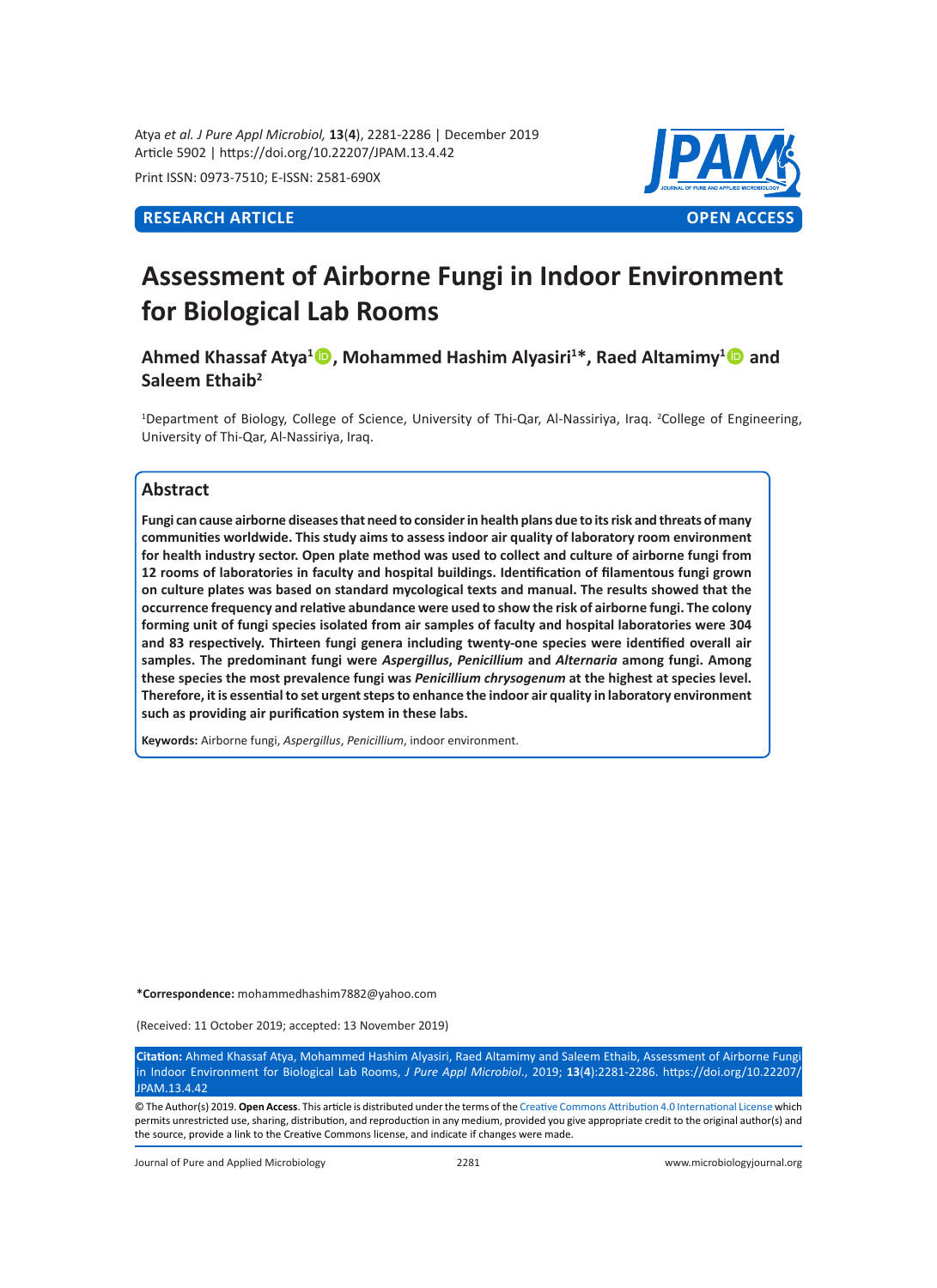#### **INTRODUCTION**

Airborne microorganisms scattered everywhere in both outdoor and indoor environments. Many common infections in both human and animals can spread by airborne transmission (Shams-Ghahfarokhi *et al.*, 2014). Airborne transmission increases the opportunity of human exposure to pathogenic microorganisms during breathing the polluted air or contamination of food and water (Durugbo *et al.*, 2012; Fernstrom & Goldblatt, 2013; Martםnez-Herrera *et al.*, 2016). Airborne fungi is the most important part of human pathogens which cause several human health problems such as allergic, contagious, infectious, and respiratory diseases (Gots *et al.*, 2003).

Airborne microorganisms scattered everywhere in both outdoor and indoor environments. Many common infections in both human and animals can spread by airborne transmission (Shams-Ghahfarokhi et. al., 2014). Airborne transmission increases the opportunity of human exposure to pathogenic microorganisms during breathing the polluted air or contamination of food and water (Durugbo et. al., 2012; Fernstrom & Goldblatt, 2013; Martínez-Herrera et al., 2016). Airborne fungi is the most important part of human pathogens which cause several human health problems such as allergic, contagious, infectious, and respiratory diseases (Gots et. al., 2003).

Fungi spread in building via ventilation, air outdoor intakes, human movement, building materials and others. Fungal growth and sporulation occur with increasing of humidity of air (Shelton et. al., 2002). Many studies have been reported the elevated concentrations of fungi in air samples of some critical indoor environments such as health care facilities. Particularly, high frequency levels of *Aspergillus* sp., *Cladosporium* sp. , *Penicillium* sp. and Alternaria sp. were recorded by Pavan and Manjunath (2014); Tong et al. (2017); Gonçalves et al. (2017). These fungi produce large quantities of spores that easily spread over a wide area. Spores also remain dominant for a long period of time during unfavorable conditions. Although, the abundance of some fungi species showed a link with different seasons of the year (Mebi et. al., 2012). Iraq is one of the west Asia countries that characterize with the sunny weather. Average temperatures in Iraq range from 48 °C (118.4 ° F) in July and August to zero occasionally in January. Winds accompanied by dust sometimes comes at intervals of the year because low rainfall in winter over the past few years. Thus it is expected that increase number of airborne diseases during this conditions. Therefore, this study aims to assess indoor air quality of various laboratories from Faculty and hospital buildings located in Thi-Qar Governorate southern of Iraq.

# **MATERIALS AND METHODS**

The open plate method (Kumari *et al.*, 2016) was adopted to collect and analysis air samples from indoor environment of two distinct sites. The selected sites included room laboratories of biology department in Faculty of Science, University of Thi-Qar and pathogenic analysis laboratories in Suq Alshuyukh public hospital. A total of 36 plates of Sabouraud dextrose agar (SDA) containing chloramphenicol (Oxoid, France) were prepared and exposed to air for the experiment. The plates were distributed in 12 groups, three plates for each room. Five rooms of hospital laboratories were tested to assess the indoor environments of this facility and namely: Microbiology unit, Serology unit, Viruses unit, Parasitology unit and Samples Collection unit. At the faculty laboratories, twenty one plates were exposed in seven rooms. The opened plates for air were left at least for 5 hours during working hours, when students, workers and patients were present in these locations. The culture plates were incubated at 30°C for 3 to 5 days. Then, the isolates were identified based on morphological and microscopic characteristics using standard mycological texts and manuals (Kidd *et al.*, 2016). **Statistical analysis** 

The occurrence frequency and relative abundance were computed depending on colony forming unit (CFU) of fungal species, genera or a fungi group to show the exposure risk of collected fungi as described by (Chan *et al.*, 2008).

#### **RESULTS**

The results revealed that all a total of 36 plates were positive to at least one colony of fungi species. The colony forming unit (CFU) of fungi species was 304 colonies grown on 21 plates distributed in biology laboratories of faculty and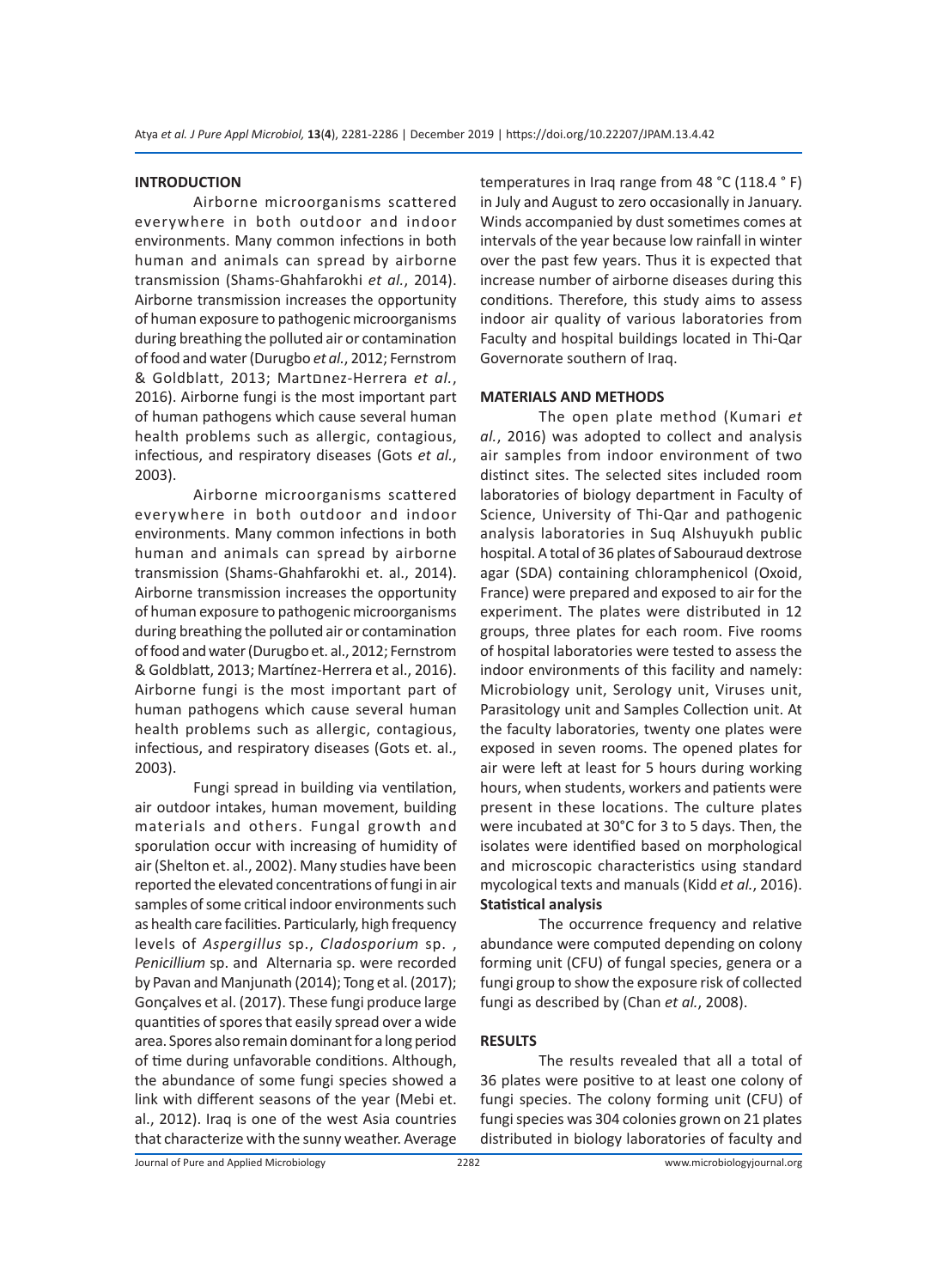| Parameters                        | Faculty<br>(21 plates) | Hospital<br>$(15$ plates) |
|-----------------------------------|------------------------|---------------------------|
| Number of observed individuals    | 304                    | 83                        |
| (Colony Forming Unit CFU)         |                        |                           |
| Number of observed genera         | 8                      | 8                         |
| Number of observed shared genera  |                        | 3                         |
| Total fungi genera                |                        | 13                        |
| Number of observed species        | 11                     | 16                        |
| (Species Richness and diversity)  |                        |                           |
| Number of observed shared species |                        | 6                         |
| Total fungi species               |                        | 21                        |

**Table 1.** General statistics of airborne fungi populations from faculty and hospital laboratories

83 colonies grown on 15 plates distributed in Hospital laboratories. Over all air samples in both faculty and hospital fungi populations, thirteen fungi genera including twenty-one species were identified (Table 1).

Both populations shared three fungi genera *Aspergillus, Penicillium and Alternaria*. *Aspergillus* was isolated with highest occurrence frequency in both populations (Faculty 95% and hospital 53%) (Fig. 1, 2). *Penicillium* followed by *Aspergillus* was observed with highest Relative abundance from both populations. *Alternaria* was isolated with high occurrence frequency of Faculty population; on other hand it was isolated with high relative abundance of Hospital population (Fig. 3). Therefore, we found that high diversity within populations as is the case between populations.

The species richness and diversity were significantly lower in faculty fungi population (11 fungi species) than hospital fungi population (16 fungi species) (Table 1). The most abundant species in faculty fungi population were *P. chrysogenum* (22%), *A. alternata* (16%), *A. niger* and *Cladosporium cladosporioides* (13%), *A. flavus* (12%) and *A. fumigatus* (11%). In contrast, the most abundant in hospital fungi population was *P. aurantiogriseum* (64%) followed by *P. chrysogenum* (12%) according to relative abundance (Table 4). Other fungi species were isolated with sporadic relative abundance and occurrence frequency in both populations (Table 2, Fig. 1, 2).





Journal of Pure and Applied Microbiology 2283 www.microbiologyjournal.org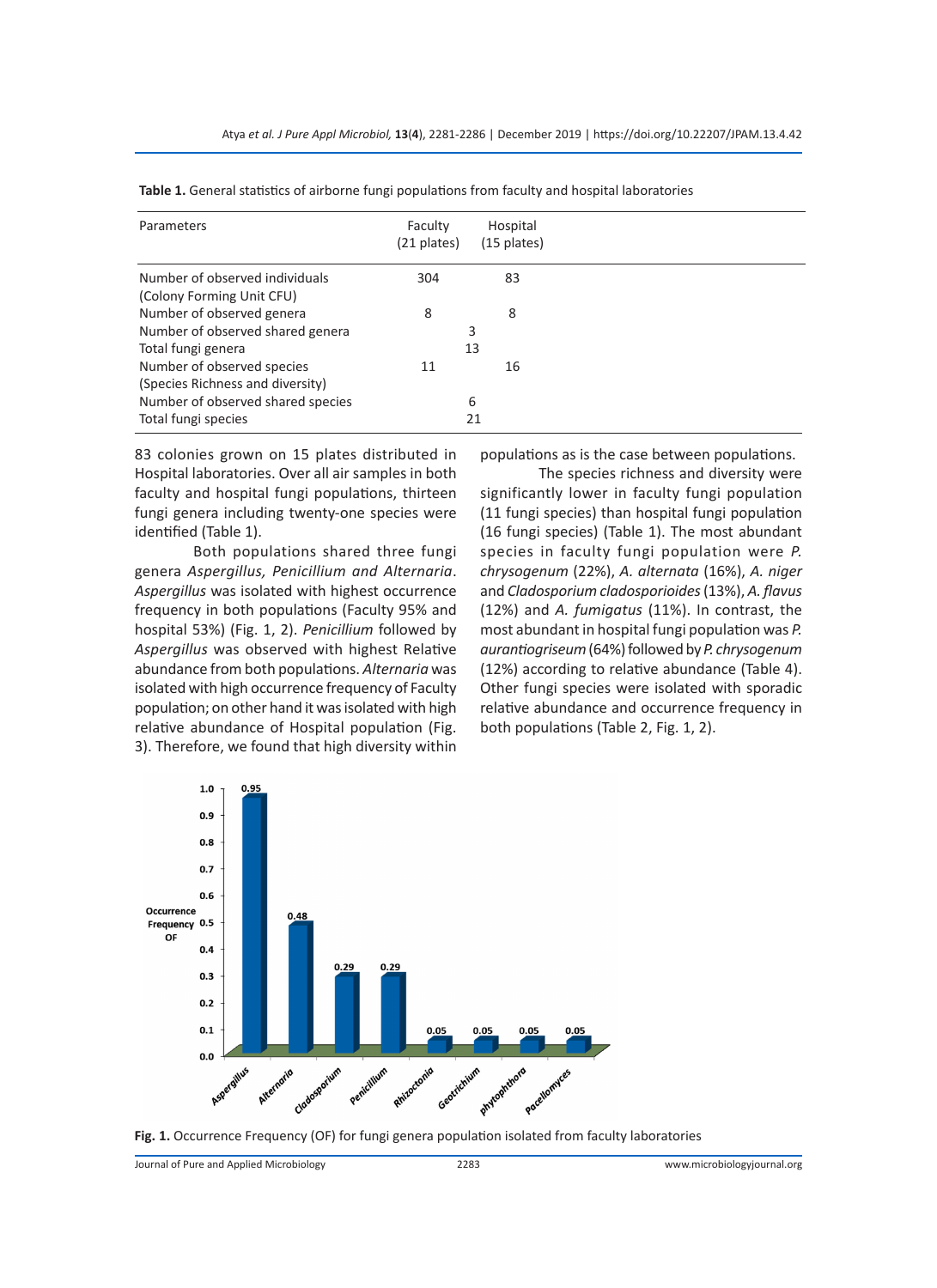

**Fig. 2.** Occurrence Frequency (OF) for fungi genera population isolated from hospital laboratories



**Fig. 3.** Total Relative abundance by fungi species from colony forming unit computed in two populations (Hospital & Faculty). Surface area of picture= indoor environment, Red color = Airborne fungi of indoor environment

# **DISCUSSION**

Airborne fungi usually spread their spores in the ambient air. Qualitative knowledge of spread of these fungi in our regions is of great importance to avoid several respiratory diseases such as asthma and rhinitis that can be occurred in human (Menezs *et al.*, 2004). This study revealed that a great abundance of fungal species isolated from air samples in two distinct sites (faculty and hospital laboratories).

The most dominate fungal genera in our findings were *Aspergillus* and *Penicillium* due to the ability of their spores to easily spread in various aerobic environments (Asan *et al.*, 2003). In particular, *Aspergillus* is characterized by production of small conidial spores which are a widespread in air environment of tropical regions (Rosas *et al.*, 1992). However, previous study suggested that fungal spores spread from outdoor to indoor environment through staff,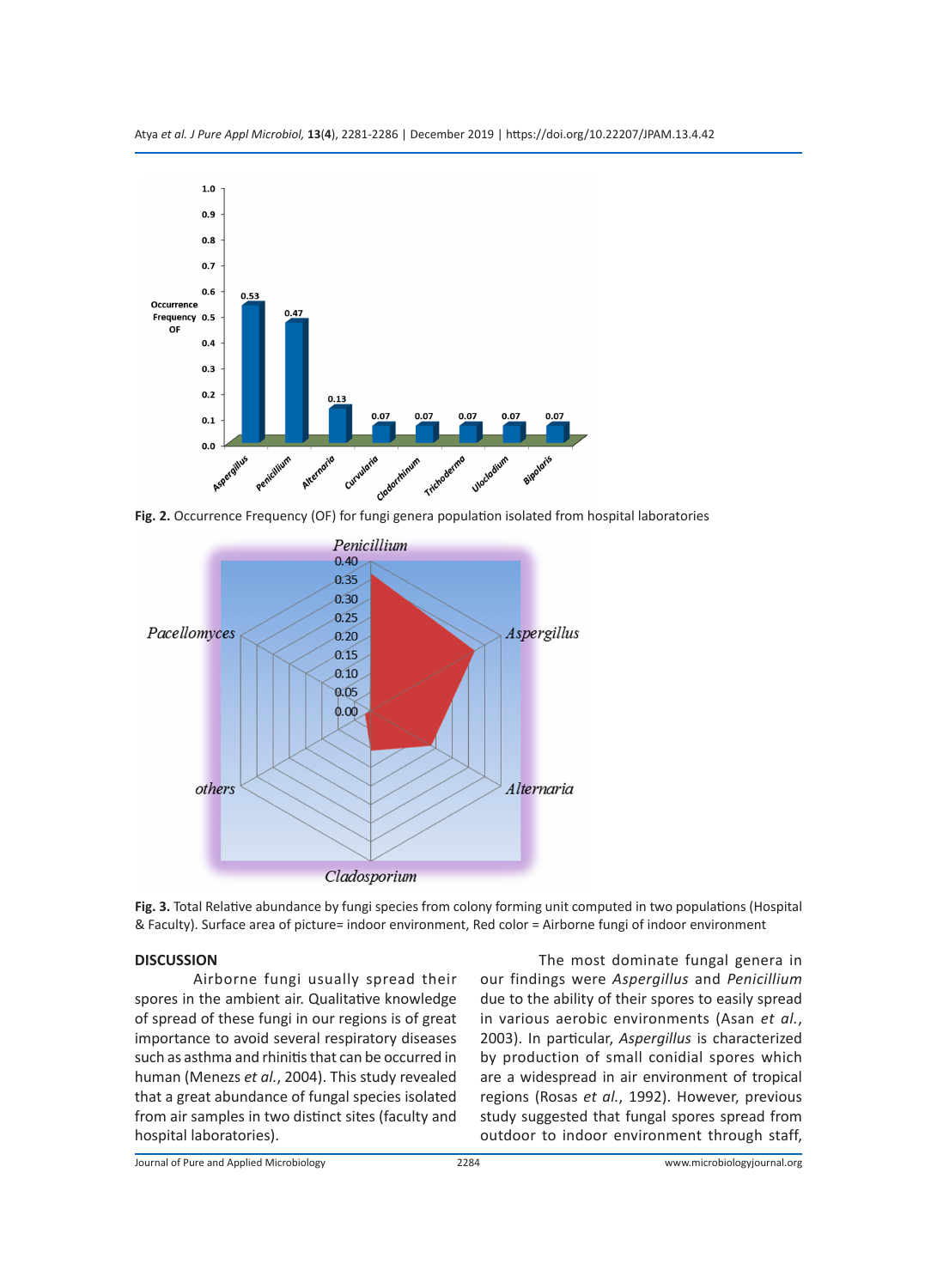| Fungi species                | Faculty<br>-CFU | Relative<br>Abundance (%) | Hospital<br>-CFU | Relative<br>Abundance (%) |  |
|------------------------------|-----------------|---------------------------|------------------|---------------------------|--|
| Aspergillus niger            | 38              | 13                        | 1                | 0.01                      |  |
| Aspergillus fumigatus        | 34              | 11                        | 3                | 0.04                      |  |
| Aspergillus flavus           | 36              | 12                        |                  | 0.01                      |  |
| Aspergillus parasiticus      | 4               | 1                         | 0                | 0                         |  |
| Aspergillus terreus          | 4               | 0.01                      | 0                | U                         |  |
| Aspergillus flocculosus      | 0               | 0                         | 2                | 0.02                      |  |
| Aspergillus pseudoelegans    | O               | O                         | 1                | 0.01                      |  |
| Cladosporium cladosporioides | 41              | 13                        | 0                | $\Omega$                  |  |
| Penicillium citrinum         | 0               | O                         | 2                | 0.02                      |  |
| Penicillium glaucum          | 10              | 0.03                      | 0                | $\Omega$                  |  |
| Penicillium chrysogenum      | 66              | 22                        | 10               | 0.12                      |  |
| Penicillium aurantiogriseum  | 0               | 0                         | 53               | 0.64                      |  |
| Penicillium lanosumtetra     | 0               | O                         | 1                | 0.01                      |  |
| Alternaria alternata         | 50              | 16                        | 1                | 0.01                      |  |
| Alternaria solani            | 20              | 0.07                      | 1                | 0.01                      |  |
| Pacellomyces varotii         | 1               | 0.003                     | 0                | $\Omega$                  |  |
| <b>Trichoderma</b>           | 0               | 0                         | 1                | 0.01                      |  |
| Curvularia lunata            | 0               | O                         | 1                | 0.01                      |  |
| <b>Ulocladium</b>            | 0               | ი                         | 2                | 0.02                      |  |
| <b>Bipolaris</b>             | O               | Ω                         | 2                | 0.02                      |  |
| Cladorrhinum samala          | 0               | O                         | 1                | 0.01                      |  |

**Table 2.** Relative abundance depending on colony forming unit CFU for both fungi populations from Faculty and Hospital laboratories

visitors, patients and ventilation systems (Kiasat *et al.*, 2017).

High occurrence frequency of *Penicillium* and *Alternaria* were also recoded in hospital fungi population. This indicates that potential infections of respiratory allergy may be occurred due to inhalation spores of *Penicillium* and *Alternaria* (Bush & Prochnau, 2004; Menezs *et al.*, 2004).

However, *Aspergillus*, *Penicillium* and *Alternaria*, which were called allergenic fungi, can colonize in indoor environments and thereby increase fungi exposure levels. Human exposure to fungal aeroallergens due to increase asthma severity (Gabriel *et al.*, 2016).

The existence of some fungi species in hospital associated with specific location, such as *Penicillium* had strong relevance with serology unit, while the existence of *Aspergillus* and *Cladosporium* linked with microbiology unit in both hospital and faculty. This is in agreement with previous study (Sepahvand *et al.*, 2013).

The results of our study are comparable with previous studies (Asan *et al.*, 2003; Kumari *et al.*, 2016; Shelton *et al.*, 2002) which isolated

similar fungi in indoor environment. In other word, fungi species isolated here endemic to indoor environments.

#### **CONCLUSION**

The density of airborne fungi species in indoor environments of educational and health institutions increase the exposure to opportunistic fungi, which may have a potential negative impact on public health. Indoor environment likely contaminate by opportunistic fungi from outdoor environment.

#### **ACKNOWLEDGEMENTS**

The authors acknowledge the staff of laboratories of Suq Alshuyukh public hospital to facilitate access into the laboratory.

# **CONFLICT OF INTEREST**

The authors declare that there is no conflict of interest.

# **AUTHORS' CONTRIBUTIONS**

MHA and RA carried out the experiment.